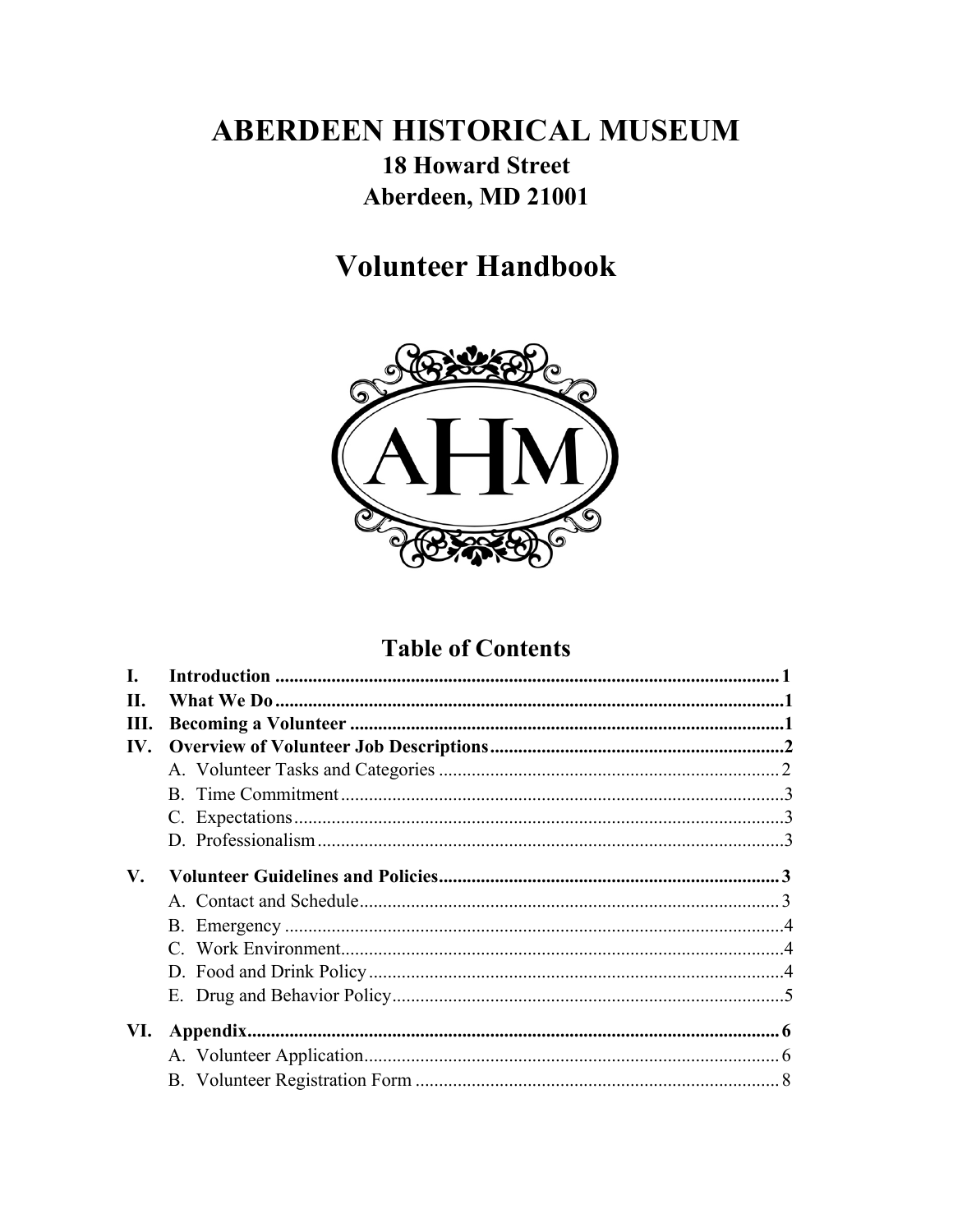# **ABERDEEN HISTORICAL MUSEUM Volunteer Handbook**

## **I. Introduction**

Thank you for your interest in becoming a volunteer at the Aberdeen Historical Museum (AHM)! The Museum depends on the work of volunteers just like you. We appreciate the time and gifts that you have to share with the Museum, and we hope that you enjoy the time that you spend here.

The Aberdeen Historical Museum is a small  $501(c)(3)$  non-profit museum serving the Aberdeen, MD community and beyond. The Museum's mission is to collect, preserve, and share historical archives and artifacts that tell the story of the greater Aberdeen area and inspire new perspectives on the present. We seek to be a vibrant center of local history and culture in the city of Aberdeen.

# **II. What We Do**

The Aberdeen Room Archives and Museum, Inc., DBA Aberdeen Historical Museum, has been serving the Aberdeen community for over 30 years. It collects, preserves, stores, and exhibits artifacts relating to local history. The Museum also houses archival and genealogical research collections that include publications, papers, books, images, and ephemera that tell the story of Aberdeen and its past residents. The Museum is a place for casual visitors and serious researchers alike to learn about the history of Aberdeen. We do this by:

- Collecting and caring for our collection of historical archives and artifacts related to the history of Aberdeen, Maryland and the surrounding area to preserve them for future generations.
- Maintaining organized and accessible archives and research files for researchers and community members.
- Creating exhibits, virtual content, publications, and programs to connect the community with the Museum's collections and with local history.

# **III. Becoming a Volunteer**

To become a volunteer, please contact the Museum at  $\frac{info(@aberdeenmuseum.org)$  or go to https://www.aberdeenmuseum.org/index.php/volunteer/ to complete the online volunteer application, or complete and return the paper volunteer application at the end of this handbook. We will get in touch with you to set up an informal interview.

Once accepted, all new volunteers will be assigned a designated supervisor by Museum Leadership (Executive Director and Board Officers). Only a staff member or senior volunteer (as designated by Museum Leadership) may serve as a supervisor. Please exchange contact information with your supervisor right away.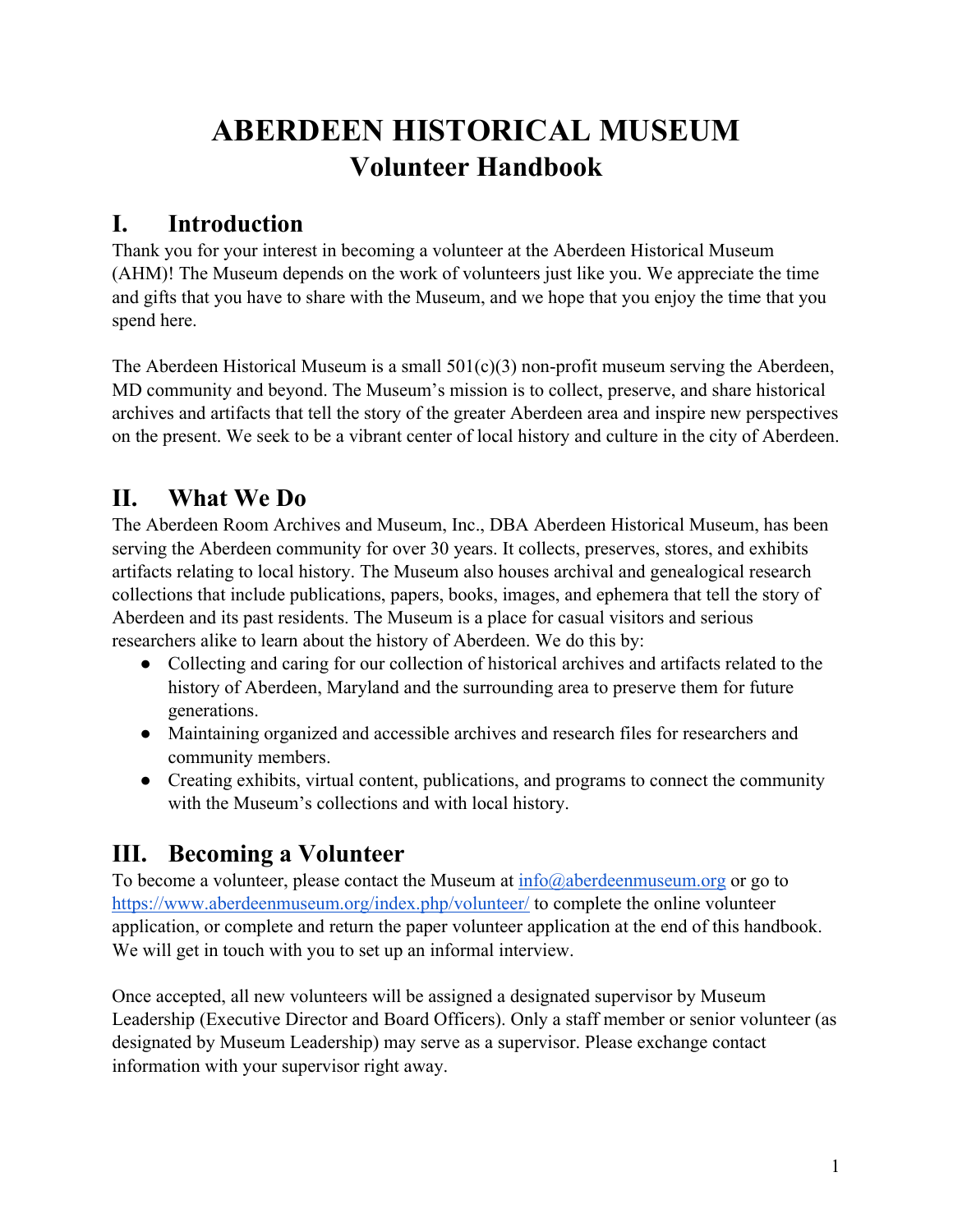All new volunteers will undergo a Trial and Training Period. The typical duration of this period is the volunteer's first 30 hours of service, though this may vary depending on a volunteer's experience or assignment. During this time, the volunteer will receive orientation and training and work directly with their supervisor.

# **IV. Volunteer Job Descriptions**

## **A. Volunteer Tasks and Categories**

Volunteers may specialize in a particular task or may be trained in multiple categories, depending on individual interests and abilities. General volunteer categories and sample tasks may include (but not limited to):

#### 1. **Administrative**

- researching and writing articles
- grant-writing
- program development
- office administration

#### 2. **Collections**

- object cataloging
- archival processing
- exhibit design
- database management
- housekeeping

#### 3. **Outreach**

- tour guiding
- special events
- oral history
- membership program
- social media

### **B. Time Commitment**

*Volunteers will work with their Supervisor to set their schedule.* 

- 1. During the Trial and Training Period, volunteer hours must be scheduled when the Supervisor is able to work directly with the Volunteer.
- 2. After the Trial and Training Period, volunteers may work as much or as little as they choose during the Museum's open hours (Tuesdays 10 AM - 1 PM, Thursdays 10 AM - 1 PM, and Saturdays 11 AM - 2 PM), provided their designated Supervisor is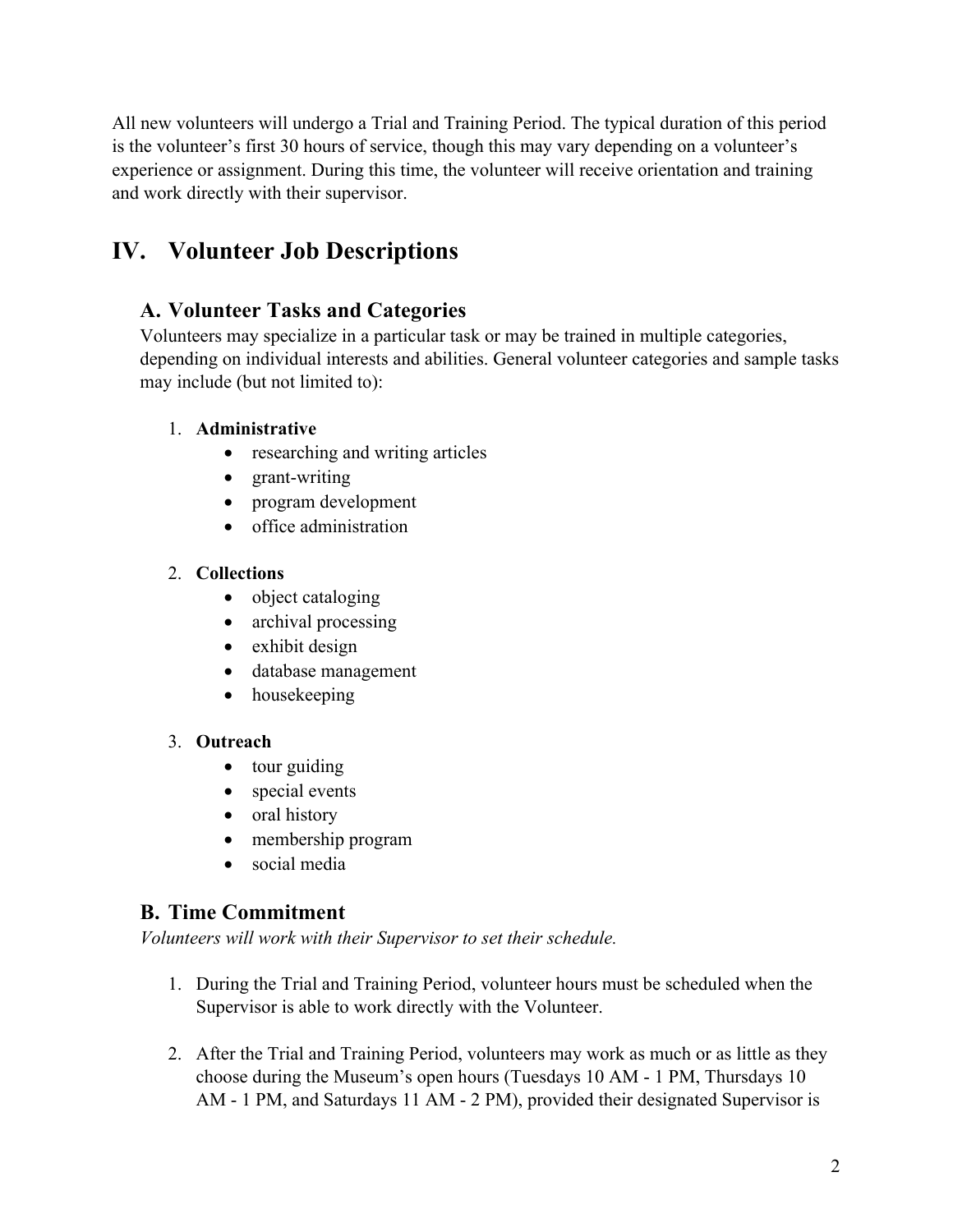on site. Other times may be added depending on the volunteer task and Volunteer and Supervisor availability. Some tasks may allow for remote volunteer hours.

3. We ask that volunteers serve a minimum of 30 hours per year.

## **C. Expectations**

No experience is required to become a volunteer at AHM. However, we expect that you:

- have a positive attitude,
- are willing to learn,
- are able to work well with others and receive instruction,
- maintain confidentiality surrounding any Museum administrative and financial information you may learn while at the Museum,
- do not receive or expect to receive compensation for volunteer services rendered,
- contribute to a professional workplace environment.

## **D. Professionalism**

All volunteers are expected to maintain a high standard of professionalism while at the Museum and while representing the Museum. This includes demonstrating respect for museum property, visitors, and other volunteers. Failure to abide by Volunteer Guidelines and Policies *(see Section V. below)* may be grounds for dismissal from volunteer services, at the discretion of Museum Leadership.

# **V. Volunteer Guidelines and Policies**

These guidelines and policies are in place to keep the Aberdeen Historical Museum a welcoming and safe environment for all while safeguarding the Museum's collections, property, and reputation. By signing the Volunteer Registration Form, you agree that you have read these guidelines and policies and agree to abide by them.

### **A. Contact and Schedule**

- 1. Please record your hours (to the nearest half-hour) on the Volunteer Hours Sheet in the Volunteer Binder located in the office area. Volunteers are asked to serve a minimum of 30 hours per year.
- 2. Volunteers should keep their contact information current. Contact your supervisor with any changes to your information.
- 3. If you cannot come to the Museum at your scheduled time, please contact your supervisor as soon as possible via email or phone.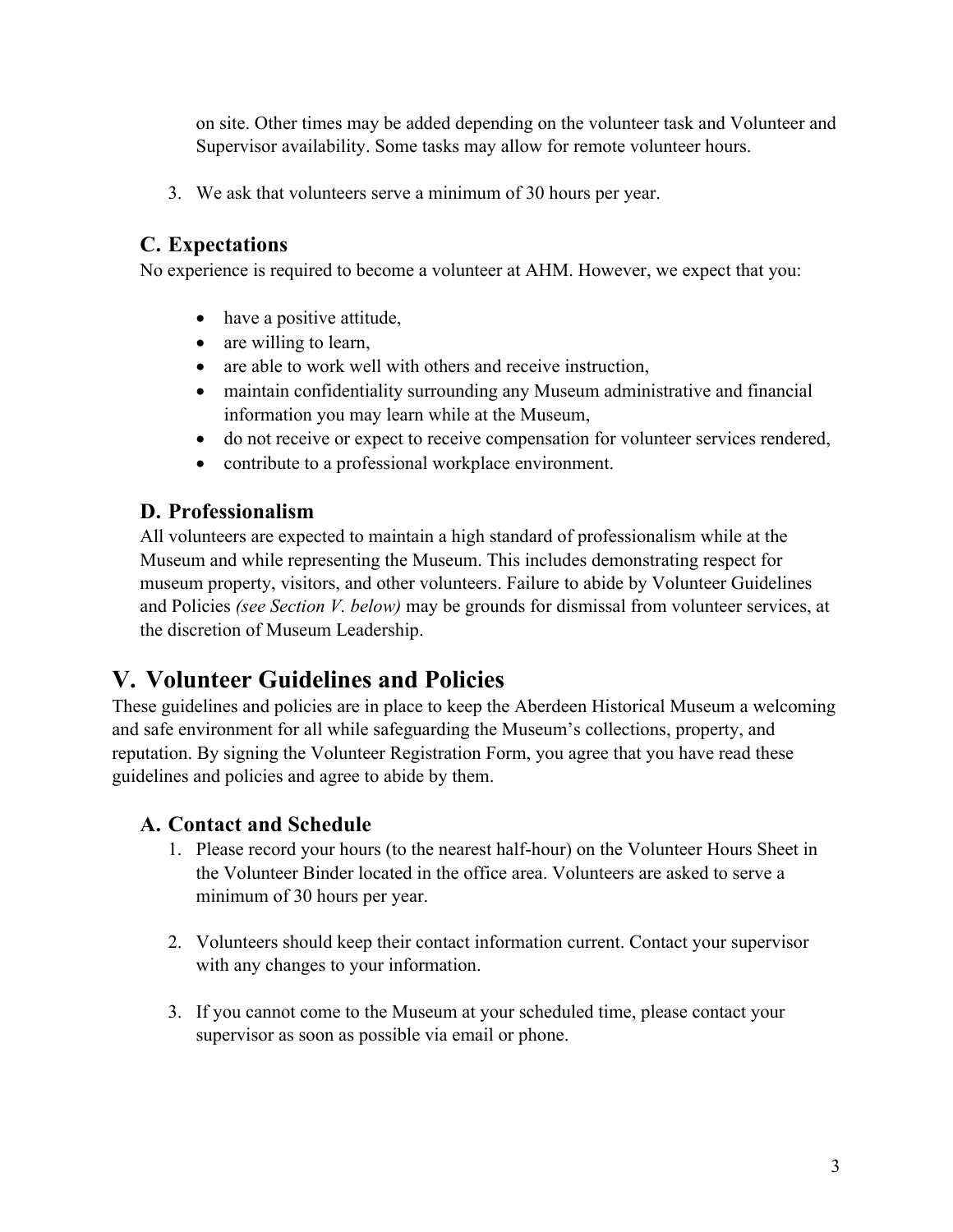4. In the event of inclement weather, please contact your supervisor before coming to the Museum in case we are closed. As a general rule, if Harford County Public Schools close due to weather, the Museum closes as well.

#### **B. Emergency**

- 1. **Serious medical emergency:** Call 911.
- 2. **Fire:** Evacuate the building via the nearest exit and meet in the parking lot. Call 911.
- 3. Volunteers will be informed of exits, first aid kits, fire extinguishers, and telephone locations on their first day. If you have any questions, contact your Supervisor.

### **C. Work Environment**

- 1. **Attire:** Volunteers should dress in neat and modest attire to present a positive image for the Museum. During Museum open hours, business casual attire is preferred. For cleaning/heavy work, presentable work clothes are acceptable.
- 2. **Restroom:** We do not have a professional cleaning service to clean our restroom; it is up to us to clean it. Therefore, we ask that you tidy up after yourself.
- 3. **Copier:** When using the copier, if you are copying or printing something that is in color but only a black and white copy is needed, please change the "color" setting to "black and white." This saves us money!
	- You may use the copier for occasional personal use if:
		- a. You don't make a lot of copies, and
		- b. You contribute to the Donation Box from time to time.
- 4. **Socializing:** You may chat with other volunteers, as long as it does not interfere with work.
- 5. **Collections Handling:** Please do not handle historical collections objects or archival materials until cleared to do so by your Supervisor.

## **D. Food and Drink Policy**

*The Museum is a small space filled with historical objects. It is important that we are mindful of where and when we consume food and drink to minimize damage to collections and to prevent pests from taking up residence in our building.* 

1. Volunteers may use the refrigerator and microwave to store and warm up lunches. All food trash and food wrappers must be either disposed of in the public trash can on the sidewalk outside the Museum or taken home with you.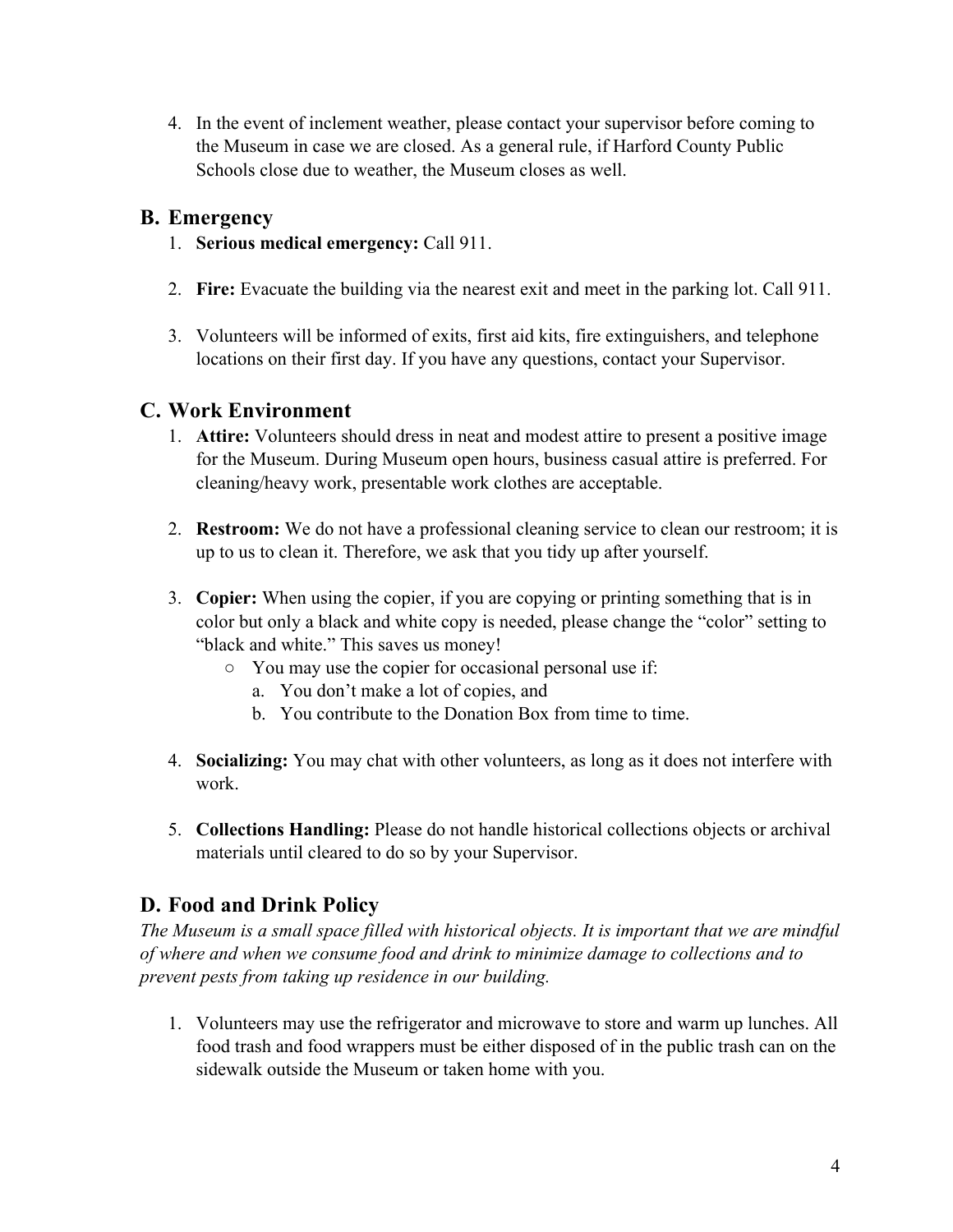- 2. Volunteers must clear their workspace of all collections materials prior to consuming any food or drink. No food or drink may be consumed in the exhibition area or near collections.
- 3. After eating, volunteers must wash their hands and wipe down their workspace/the table prior to handling any collections objects or archival materials.
- 4. Drinks must be kept in a sealed bottle. Drinks are not permitted on the table while working with collections. You are welcome to take breaks to go get a drink or a snack.

## **E. Drug and Behavior Policy**

- 1. Smoking is not permitted at the Aberdeen Historical Museum.
- 2. The use, possession, manufacture, distribution, dispensation, and/or sale of illegal drugs, alcohol, or any controlled substance at the Aberdeen Historical Museum or at any off-site Aberdeen Historical Museum program is prohibited.
- 3. No volunteer may be under the influence of illegal drugs, alcohol, medical marijuana, or any controlled substance while at or while representing the Aberdeen Historical Museum.
- 4. No form of harassment, bullying, violence, or threatening behavior is tolerated at AHM.
- 5. No foul language or swearing is permitted at AHM.
- 6. No gambling is permitted at AHM.
- 7. Volunteers may not remove any Museum property from the Museum building, including but not limited to: artifacts, archives, computers and IT equipment, books, non-collections objects, files, exhibition supplies and materials, or office supplies. If extenuating circumstances require a volunteer to access Museum property from home, speak to the Executive Director.

### *Violation of any of these policies may be grounds for dismissal from volunteer duties at AHM.*

Please don't be afraid to ask questions, make comments, or offer suggestions! We're all in this together, trying to better the Museum and benefit the community. Welcome to our team!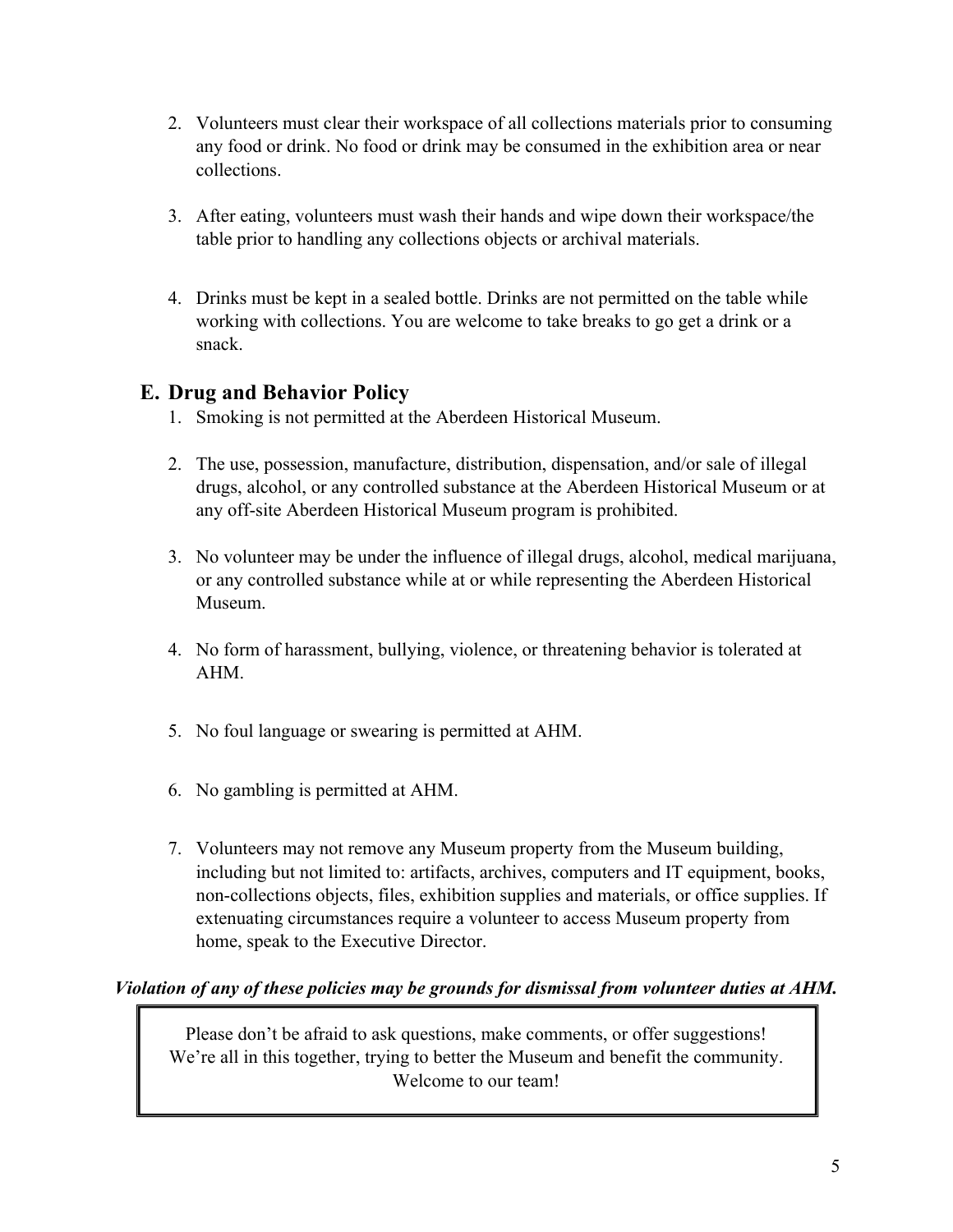## **ABERDEEN HISTORICAL MUSEUM Volunteer Application**

18 Howard Street Aberdeen, MD 21001 / (410)273-6235 / info@aberdeenmuseum.org

| Full Name:              | Preferred Name: |  |  |  |
|-------------------------|-----------------|--|--|--|
| Email:                  |                 |  |  |  |
| Home Phone:             | Cell Phone:     |  |  |  |
| <b>Street Address:</b>  |                 |  |  |  |
| City, State, Zip Code:  |                 |  |  |  |
| Best way to contact me: |                 |  |  |  |

I am most interested in volunteering with… *(Please check all areas that might interest you)*

**\_\_** Research (researching Aberdeen's history for newsletters, exhibits, and social media)

**\_\_** Collections (tasks like object cataloging, archival processing, exhibit design)

\_\_ Administration (tasks like grant writing, filing, and office communications)

\_\_ Outreach (tasks like giving tours, running programs, marketing, community networking)

The Museum is open on Tuesdays from 10-1, Thursdays from 10-1, and Saturdays from 11-2. Which of these day(s) would you be available to volunteer?

\_\_ Tuesdays 10-1

\_\_ Thursdays 10-1

\_\_ Saturdays 11-2

Other (please explain) **Department** of the set of the set of the set of the set of the set of the set of the set of the set of the set of the set of the set of the set of the set of the set of the set of the set of the set

How often would you like to volunteer?

\_\_ One day a week

\_\_ Multiple days a week

\_\_ One day every other week

\_\_ Once a month

Why would you like to volunteer at Aberdeen Historical Museum (AHM)?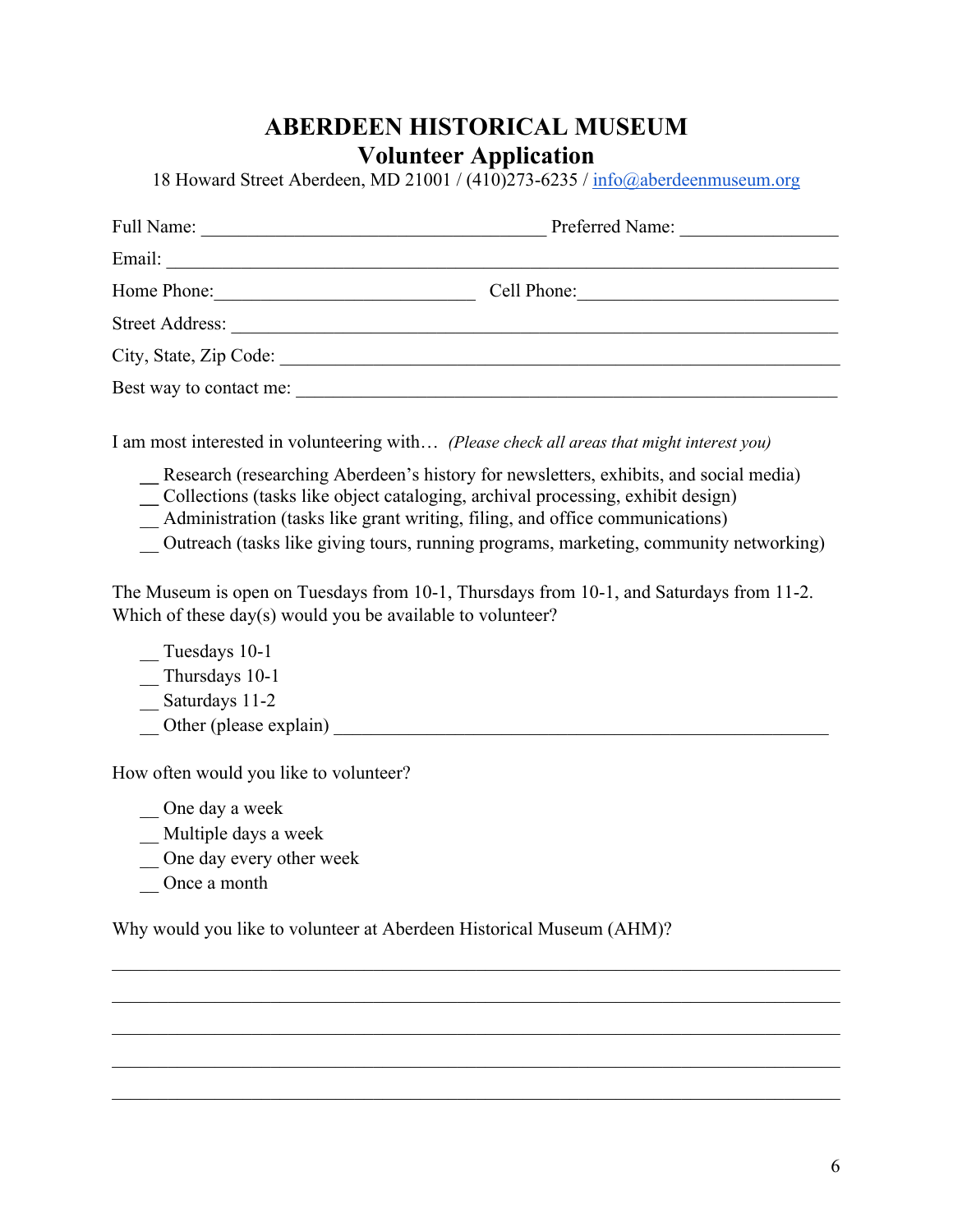What are some of your interests/hobbies?

What other community and/or service activities have you participated in (current or past?)

<u> 1989 - Johann Stoff, amerikansk politiker (d. 1989)</u>